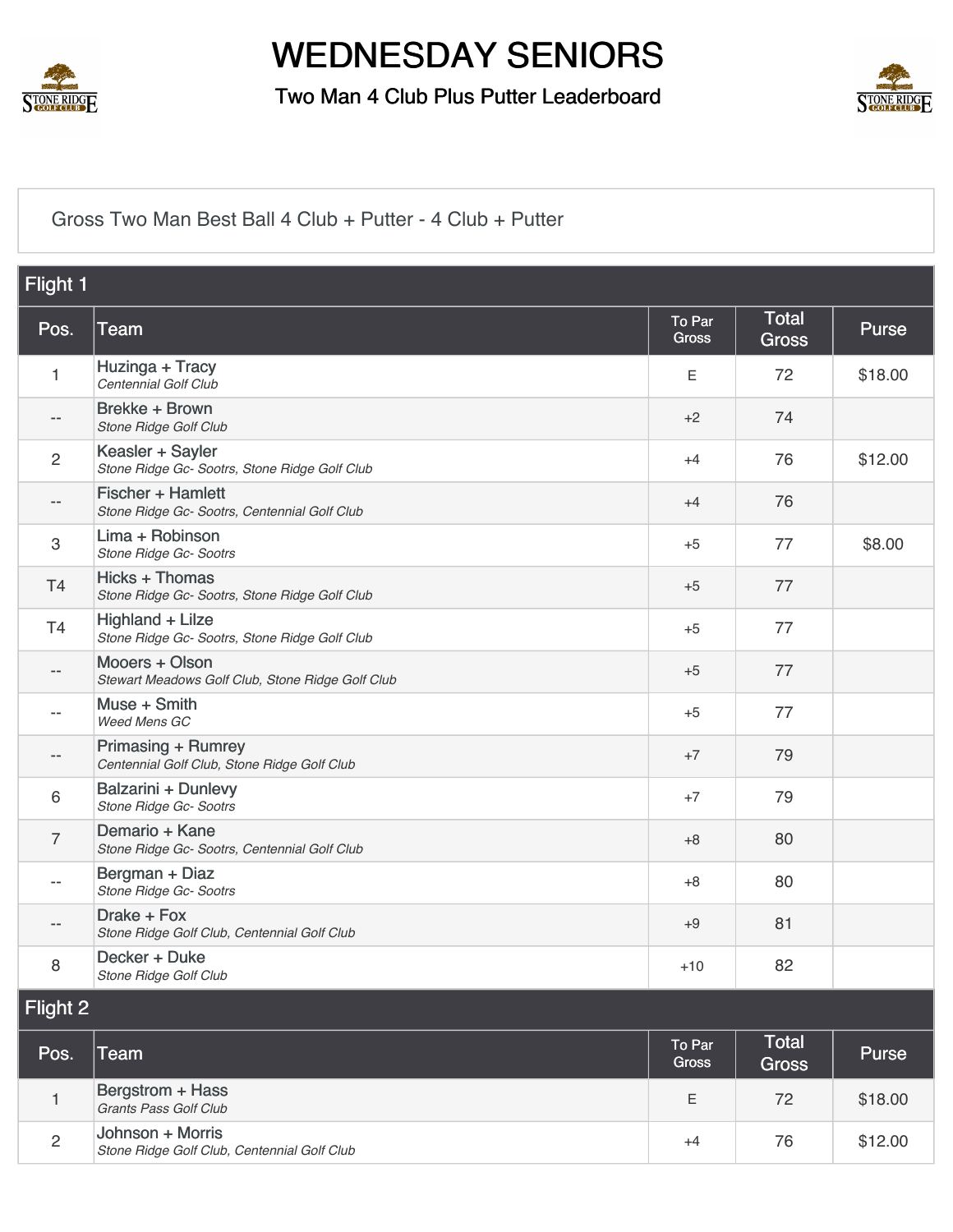

#### Two Man 4 Club Plus Putter Leaderboard



| 3              | Bucklin + Kruzona<br>Eagle Point Men's Golf Club, Stone Ridge Golf Club   | $+4$            | 76                           | \$8.00       |
|----------------|---------------------------------------------------------------------------|-----------------|------------------------------|--------------|
|                | <b>Barnes + Hurley</b><br>Eagle Point Men's Golf Club                     | $+6$            | 78                           |              |
| 4              | Gates + Smith<br>Grants Pass Golf Club                                    | $+7$            | 79                           |              |
| --             | Dunlevy + Wallace<br>Stone Ridge Gc- Sootrs                               | $+8$            | 80                           |              |
| 5              | Bettencourt + Tyerman<br>Eagle Point Men's Golf Club                      | $+9$            | 81                           |              |
| --             | Bacon + Confer<br>Stone Ridge Golf Club, Centennial Golf Club             | $+9$            | 81                           |              |
| --             | Carstens + Carter<br>Stone Ridge Gc- Sootrs, Stone Ridge Golf Club        | $+11$           | 83                           |              |
| 6              | <b>Hammer + Travers</b><br>Centennial Golf Club                           | $+12$           | 84                           |              |
| --             | Bonnington + Norton<br>O.G.A. - Southern Oregon                           | $+12$           | 84                           |              |
| 7              | Williams + Williams<br>Stone Ridge Gc- Sootrs                             | $+15$           | 87                           |              |
| $-$            | Layton + Morse<br>Stone Ridge Golf Club                                   | $+16$           | 88                           |              |
|                | Manning + Sauerwald<br>Stone Ridge Gc- Sootrs                             | $+16$           | 88                           |              |
|                |                                                                           |                 |                              |              |
| 8              | Rogers + Rogers<br>Stone Ridge Golf Club                                  | $+18$           | 90                           |              |
| Flight 3       |                                                                           |                 |                              |              |
| Pos.           | <b>Team</b>                                                               | To Par<br>Gross | <b>Total</b><br><b>Gross</b> | <b>Purse</b> |
| 1              | Boyd + Karsten<br>Stone Ridge Golf Club                                   | $+8$            | 80                           | \$18.00      |
| $\overline{c}$ | Crist + Crist<br>Stone Ridge Golf Club, Stone Ridge Gc- Sootrs            | $+10$           | 82                           | \$12.00      |
|                | Medina + Ringe<br>Stone Ridge Gc- Sootrs                                  | $+12$           | 84                           |              |
| 3              | <b>Blanchard + Leahy</b><br>Stone Ridge Golf Club, Stone Ridge Gc- Sootrs | $+14$           | 86                           | \$8.00       |
| --             | Cantwell + Garrison<br>Stone Ridge Gc- Sootrs                             | $+16$           | 88                           |              |
| --             | Seybold + Sloan<br>Oak Knoll Golf Club Ashland                            | $+16$           | 88                           |              |
| 4              | Pearson + Reed<br>Stone Ridge Gc- Sootrs, Stone Ridge Golf Club           | $+18$           | 90                           |              |
| 5              | Landrum + Linley<br>Weed Mens GC                                          | $+18$           | 90                           |              |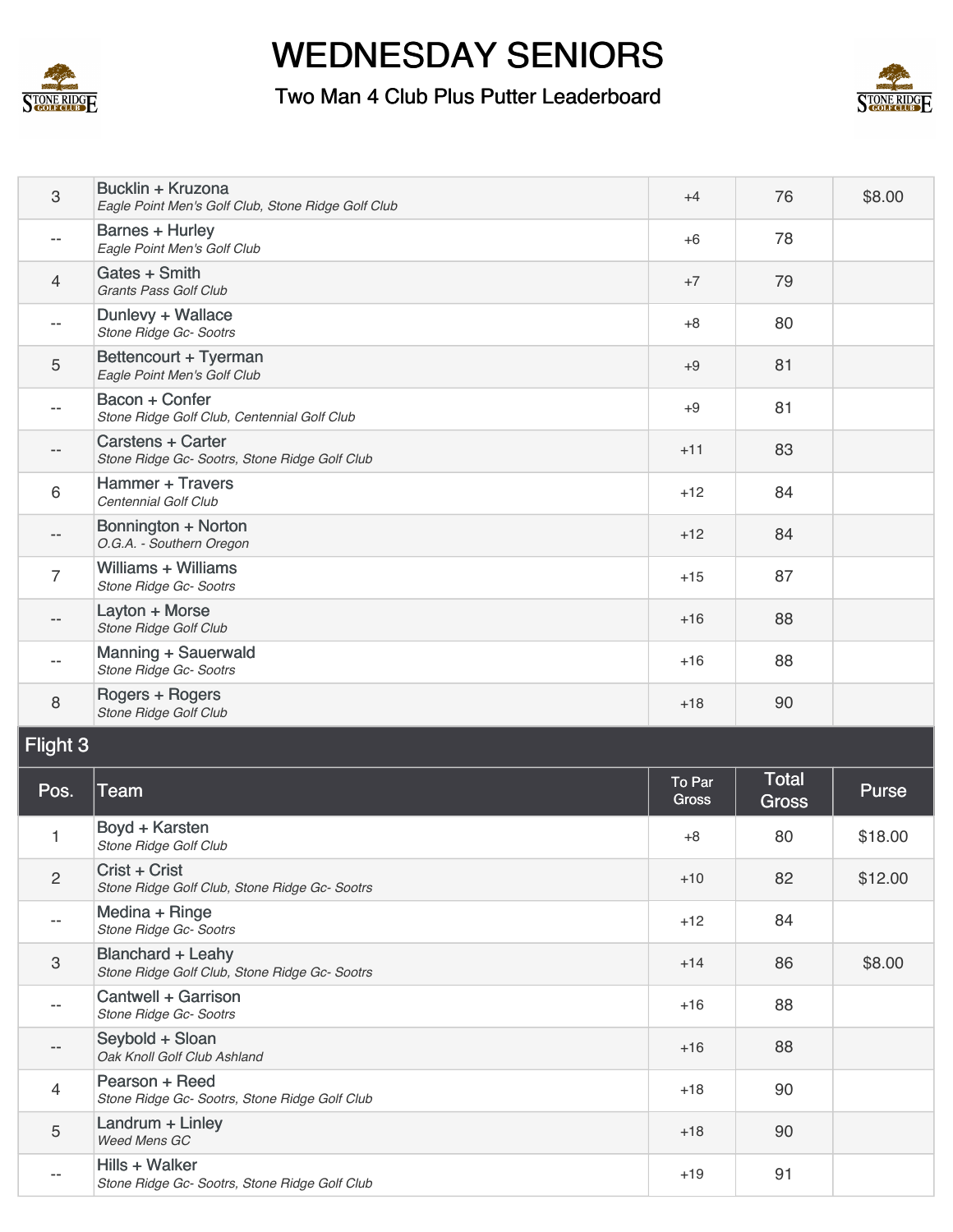

Two Man 4 Club Plus Putter Leaderboard



| 6                               | Champion + Squires<br>Stone Ridge Golf Club, Stone Ridge Gc- Sootrs | $+20$ | 92  |  |
|---------------------------------|---------------------------------------------------------------------|-------|-----|--|
| $- -$                           | Archer + Reynolds<br>Stone Ridge Gc- Sootrs                         | $+22$ | 94  |  |
| $- -$                           | Brustol + Kell<br>Oak Knoll Golf Club Ashland                       | $+25$ | 97  |  |
|                                 | Clark + Wurfl<br>Oak Knoll Golf Club Ashland                        | $+27$ | 99  |  |
| $- -$                           | Larson + Waltz<br><b>Stone Ridge Gc- Sootrs</b>                     | $+28$ | 100 |  |
| Total Purse Allocated: \$114.00 |                                                                     |       |     |  |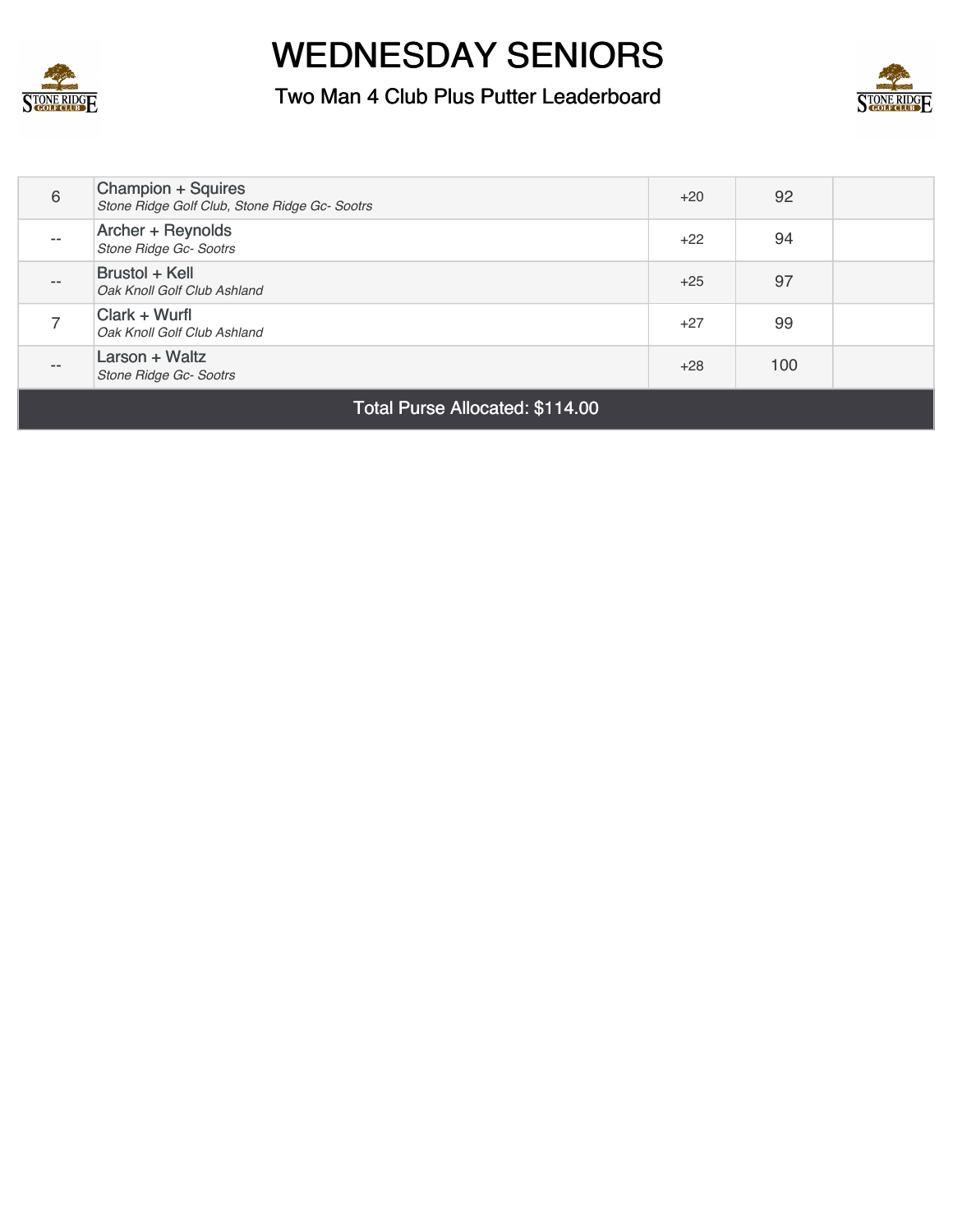

Two Man 4 Club Plus Putter Leaderboard



[Net Two Man Best Ball 4 Club + Putter - 4 Club + Putter](https://static.golfgenius.com/v2tournaments/8567122993556257523?called_from=&round_index=42)

| Flight 1                 |                                                                    |                      |                            |              |
|--------------------------|--------------------------------------------------------------------|----------------------|----------------------------|--------------|
| Pos.                     | Team                                                               | To Par<br><b>Net</b> | <b>Total</b><br><b>Net</b> | <b>Purse</b> |
| $-$                      | Huzinga + Tracy<br>Centennial Golf Club                            | $-11$                | 61                         |              |
| 1                        | Brekke + Brown<br>Stone Ridge Golf Club                            | $-7$                 | 65                         | \$18.00      |
| T <sub>2</sub>           | Fischer + Hamlett<br>Stone Ridge Gc- Sootrs, Centennial Golf Club  | $-6$                 | 66                         | \$10.00      |
| T <sub>2</sub>           | Mooers + Olson<br>Stewart Meadows Golf Club, Stone Ridge Golf Club | $-6$                 | 66                         | \$10.00      |
| $\overline{\phantom{a}}$ | Keasler + Sayler<br>Stone Ridge Gc- Sootrs, Stone Ridge Golf Club  | $-5$                 | 67                         |              |
| $-$                      | Highland + Lilze<br>Stone Ridge Gc- Sootrs, Stone Ridge Golf Club  | $-5$                 | 67                         |              |
| $-$                      | Lima + Robinson<br>Stone Ridge Gc- Sootrs                          | $-4$                 | 68                         |              |
| $\overline{4}$           | Primasing + Rumrey<br>Centennial Golf Club, Stone Ridge Golf Club  | $-4$                 | 68                         |              |
| 5                        | Muse + Smith<br>Weed Mens GC                                       | $-4$                 | 68                         |              |
| --                       | <b>Balzarini + Dunlevy</b><br>Stone Ridge Gc- Sootrs               | $-4$                 | 68                         |              |
| 6                        | Bergman + Diaz<br>Stone Ridge Gc- Sootrs                           | $-3$                 | 69                         |              |
| $-\,-$                   | Hicks + Thomas<br>Stone Ridge Gc- Sootrs, Stone Ridge Golf Club    | $-3$                 | 69                         |              |
| $\overline{7}$           | Drake + Fox<br>Stone Ridge Golf Club, Centennial Golf Club         | $-2$                 | 70                         |              |
| $-\,-$                   | Demario + Kane<br>Stone Ridge Gc- Sootrs, Centennial Golf Club     | $+1$                 | 73                         |              |
|                          | Decker + Duke<br>Stone Ridge Golf Club                             | $+1$                 | 73                         |              |
| Flight 2                 |                                                                    |                      |                            |              |
| Pos.                     | <b>Team</b>                                                        | To Par<br><b>Net</b> | Total<br><b>Net</b>        | <b>Purse</b> |

|       |                                             | <b>IVGL</b>  | <b>INGL</b> |         |
|-------|---------------------------------------------|--------------|-------------|---------|
|       | Dunlevy + Wallace<br>Stone Ridge Gc- Sootrs | $-13$        | 59          | \$18.00 |
| $- -$ | Bergstrom + Hass<br>Grants Pass Golf Club   | $-1^{\circ}$ | 61          |         |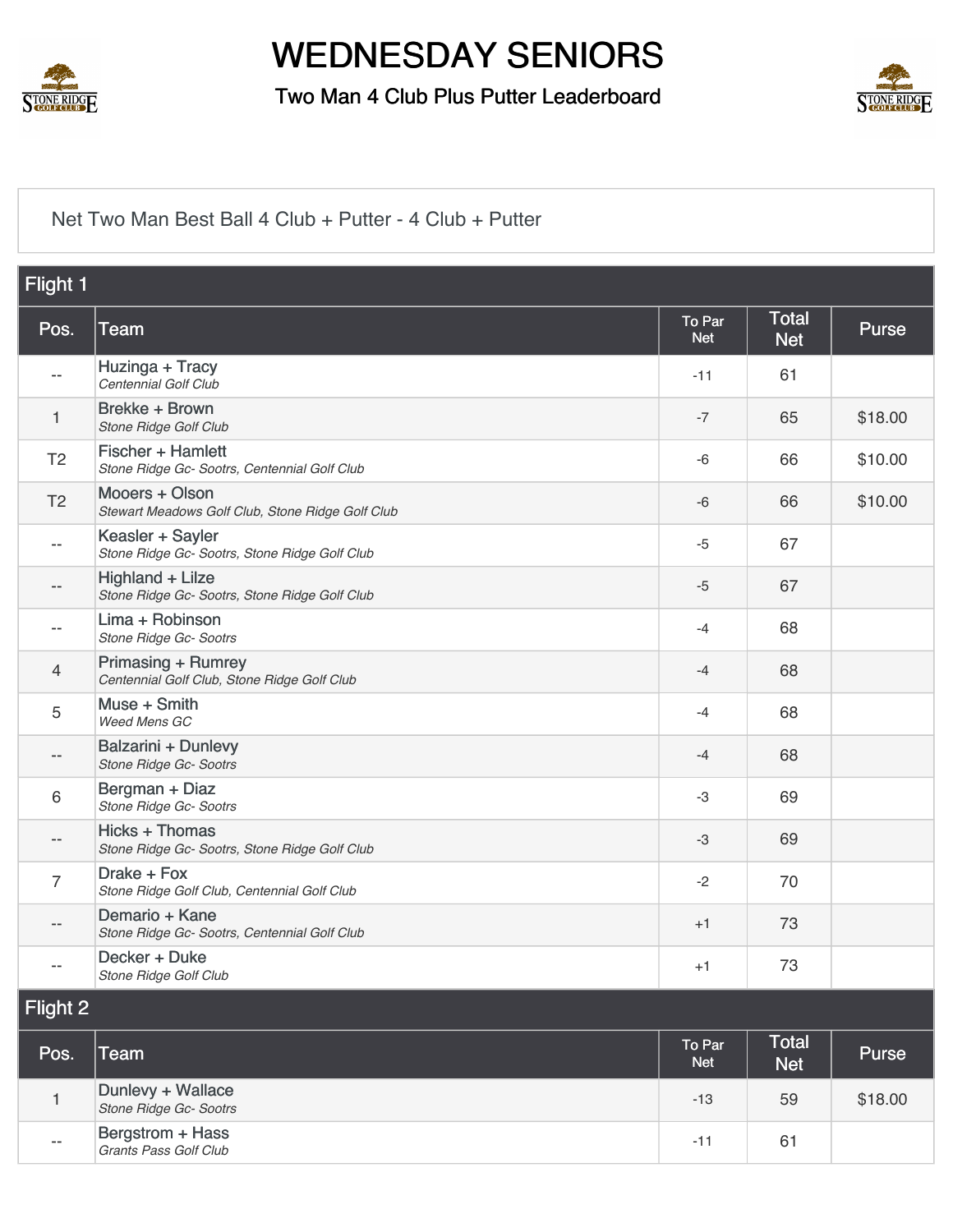

4

--

5

[Hills + Walker](https://static.golfgenius.com/tournaments2/details/8567628803499653705)

[Boyd + Karsten](https://static.golfgenius.com/tournaments2/details/8567628803499653692)

[Archer + Reynolds](https://static.golfgenius.com/tournaments2/details/8567628803533208161)

# WEDNESDAY SENIORS

#### Two Man 4 Club Plus Putter Leaderboard



| $\overline{2}$            | <b>Barnes + Hurley</b><br>Eagle Point Men's Golf Club                     | $-10$                | 62                         | \$12.00 |
|---------------------------|---------------------------------------------------------------------------|----------------------|----------------------------|---------|
| $-\,-$                    | Bucklin + Kruzona<br>Eagle Point Men's Golf Club, Stone Ridge Golf Club   | $-10$                | 62                         |         |
| $\sqrt{3}$                | Bonnington + Norton<br>O.G.A. - Southern Oregon                           | $-9$                 | 63                         | \$8.00  |
| 4                         | <b>Carstens + Carter</b><br>Stone Ridge Gc- Sootrs, Stone Ridge Golf Club | -9                   | 63                         |         |
| $ -$                      | Bettencourt + Tyerman<br>Eagle Point Men's Golf Club                      | -8                   | 64                         |         |
| 5                         | Bacon + Confer<br>Stone Ridge Golf Club, Centennial Golf Club             | $-8$                 | 64                         |         |
| $-\,-$                    | Johnson + Morris<br>Stone Ridge Golf Club, Centennial Golf Club           | $-7$                 | 65                         |         |
| $-\,-$                    | <b>Hammer + Travers</b><br>Centennial Golf Club                           | $-6$                 | 66                         |         |
| $- -$                     | Gates + Smith<br>Grants Pass Golf Club                                    | $-5$                 | 67                         |         |
| 6                         | Manning + Sauerwald<br>Stone Ridge Gc- Sootrs                             | $-4$                 | 68                         |         |
| $\overline{7}$            | Layton + Morse<br>Stone Ridge Golf Club                                   | $-2$                 | 70                         |         |
| $-\,-$                    | <b>Williams + Williams</b><br>Stone Ridge Gc- Sootrs                      | Е                    | 72                         |         |
|                           | Rogers + Rogers<br>Stone Ridge Golf Club                                  | Ε                    | 72                         |         |
| Flight 3                  |                                                                           |                      |                            |         |
| Pos.                      | <b>Team</b>                                                               | To Par<br><b>Net</b> | <b>Total</b><br><b>Net</b> | Purse   |
| 1                         | Medina + Ringe<br>Stone Ridge Gc- Sootrs                                  | $-13$                | 59                         | \$18.00 |
| $\overline{c}$            | Cantwell + Garrison<br>Stone Ridge Gc- Sootrs                             | $-11$                | 61                         | \$12.00 |
| $\overline{\phantom{m}}$  | Crist + Crist<br>Stone Ridge Golf Club, Stone Ridge Gc- Sootrs            | $-10$                | 62                         |         |
| $-\,-$                    | <b>Blanchard + Leahy</b><br>Stone Ridge Golf Club, Stone Ridge Gc- Sootrs | -8                   | 64                         |         |
| $\ensuremath{\mathsf{3}}$ | Seybold + Sloan<br>Oak Knoll Golf Club Ashland                            | -6                   | 66                         | \$8.00  |
| $\overline{\phantom{m}}$  | Pearson + Reed<br>Stone Ridge Gc- Sootrs, Stone Ridge Golf Club           | $-5$                 | 67                         |         |

*Stone Ridge Gc- Sootrs, Stone Ridge Golf Club* <sup>67</sup>

-5

-4

-3

**BOyG + Narsten**<br>Stone Ridge Golf Club

*Stone Ridge Gc- Sootrs* <sup>69</sup>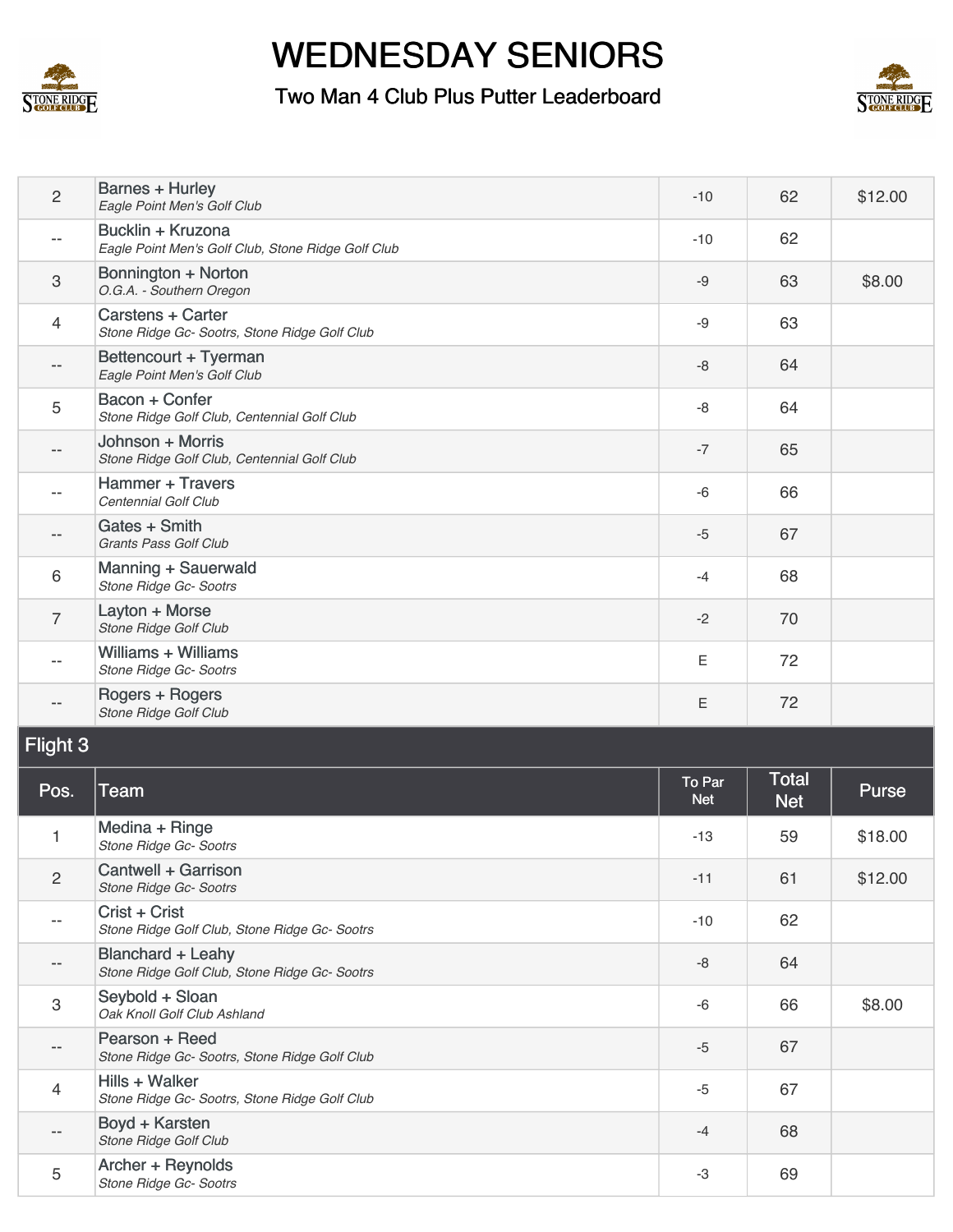

Two Man 4 Club Plus Putter Leaderboard



| $ -$  | Landrum + Linley<br>Weed Mens GC                                    | -1   | 71 |  |
|-------|---------------------------------------------------------------------|------|----|--|
| 6     | Brustol + Kell<br>Oak Knoll Golf Club Ashland                       | E    | 72 |  |
| $- -$ | Champion + Squires<br>Stone Ridge Golf Club, Stone Ridge Gc- Sootrs | E    | 72 |  |
|       | Larson + Waltz<br>Stone Ridge Gc- Sootrs                            | $+3$ | 75 |  |
| $- -$ | Clark + Wurfl<br>Oak Knoll Golf Club Ashland                        | $+4$ | 76 |  |
|       |                                                                     |      |    |  |

Total Purse Allocated: \$114.00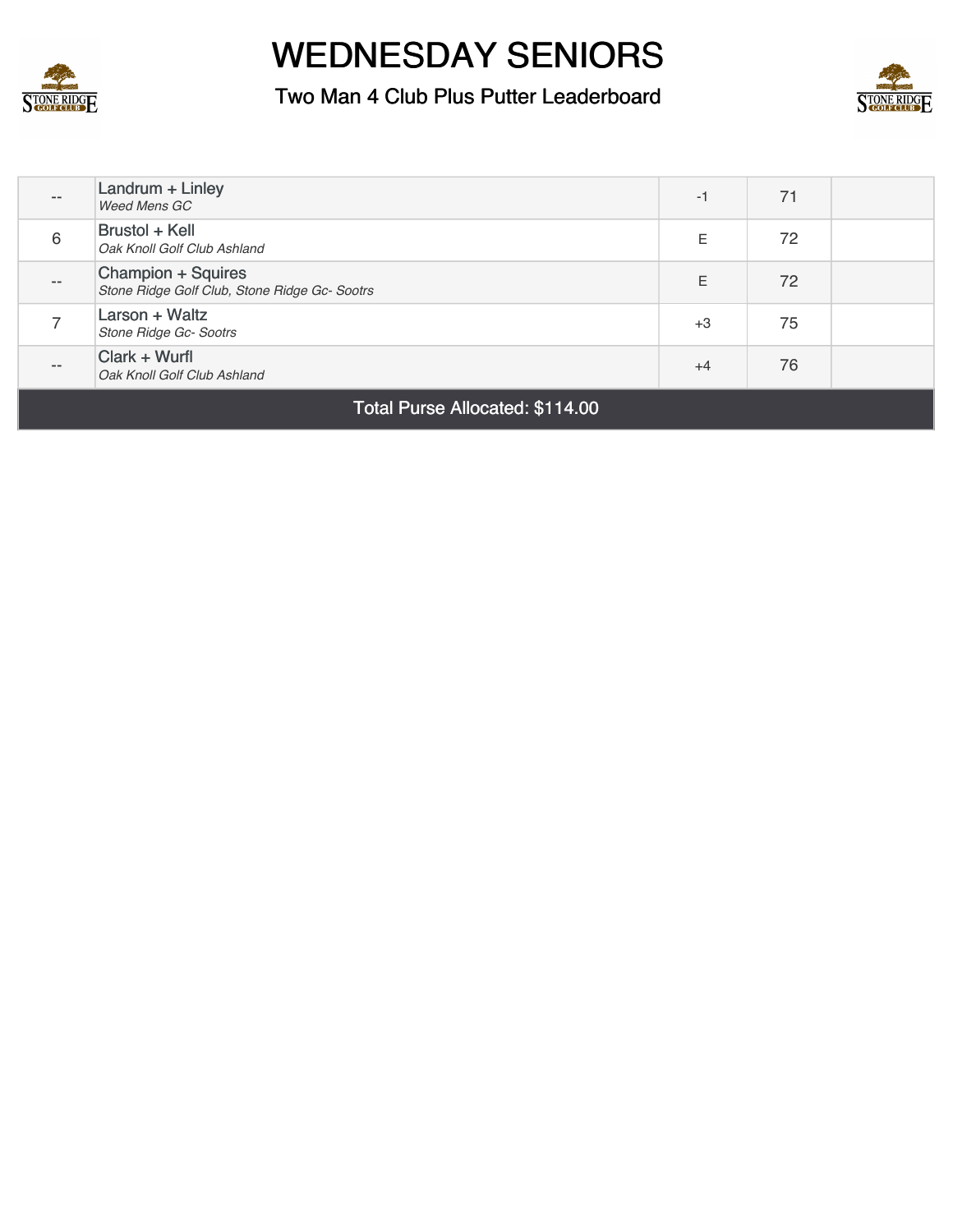

Two Man 4 Club Plus Putter Leaderboard



#### [Closest to the Pin #3 \(0-15 Hdcp\)](https://static.golfgenius.com/v2tournaments/8567604960391363393?called_from=&round_index=42) Pos. Player Postalls Postall Purse Purse Details 1 Dick Brekke *Stone Ridge Golf Club* \$30.00 1'7" Total Purse Allocated: \$30.00 [Closest to the Pin #3 \(16+ Hdcp\)](https://static.golfgenius.com/v2tournaments/8567605434951695170?called_from=&round_index=42) Pos. |Player | Details 1 Rob Bucklin **Eagle Point Men's Golf Club 6.11 Second 1.1 Second 1.1 Second 1.1 Second 1.1 Second 1.1 Second 1.1 Second 1.1 Second 1.1 Second 1.1 Second 1.1 Second 1.1 Second 1.1 Second 1.1 Second 1.1 Second 1.1 Second 1.1 Second 1.1** Total Purse Allocated: \$30.00 [Closest to the Pin #8 \(0-15 Hdcp\)](https://static.golfgenius.com/v2tournaments/8567605751067999043?called_from=&round_index=42) Pos. Player Pos. Player Purse Details 1 Jerry Johnson **Centennial Golf Club** 8<sup>1</sup>2"<br>
Centennial Golf Club Total Purse Allocated: \$30.00 [Closest to the Pin #8 \(16+ Hdcp\)](https://static.golfgenius.com/v2tournaments/8567606206166760260?called_from=&round_index=42) Pos. Player Pos. Purse Purse Purse Purse Details 1 Dan Linley \$30.00 1'10" Total Purse Allocated: \$30.00 [Closest to the Pin #11 \(0-15 Hdcp\)](https://static.golfgenius.com/v2tournaments/8567606458428980037?called_from=&round_index=42) Pos. Player Postalls Postall Purse Purse Details 1 James Smith James Smith<br>*Grants Pass Golf Club* 5'6"